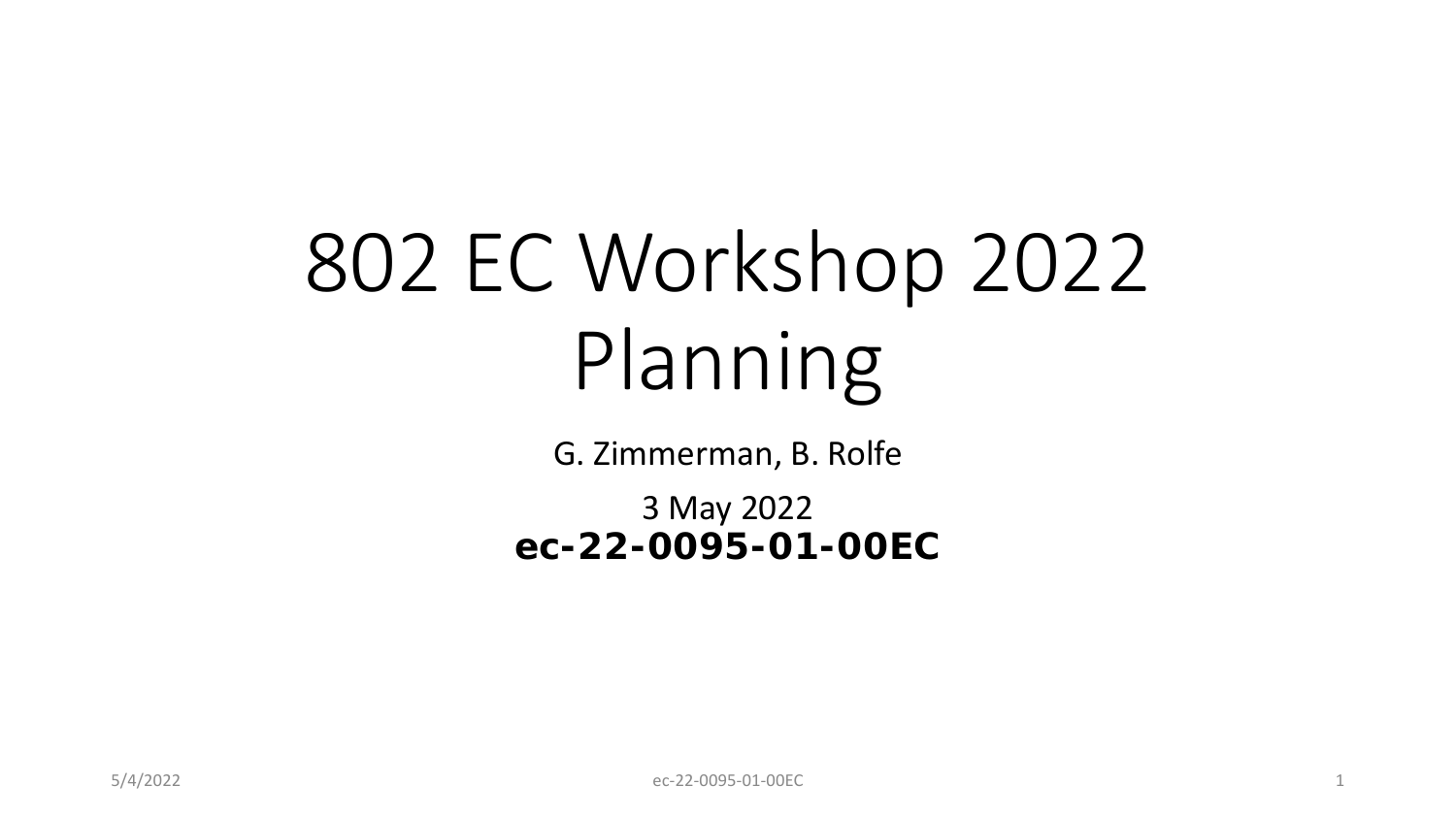### Workshop details

- Workshop to be held Saturday after July Plenary
- Workshop organizers: George Zimmerman & Ben Rolfe
- Proposed workshop subjects cover:
	- Interrelationships of 802 groups (i.e., architecture, facilitating technical interaction, and organization)
	- Procedural issues for 802 meetings in the future (i.e., how to mix virtual, hybrid, and face-to-face meetings)
- Output will be a workshop report with key findings and action recommendations
- Note these subjects are not final, input is both desired and solicited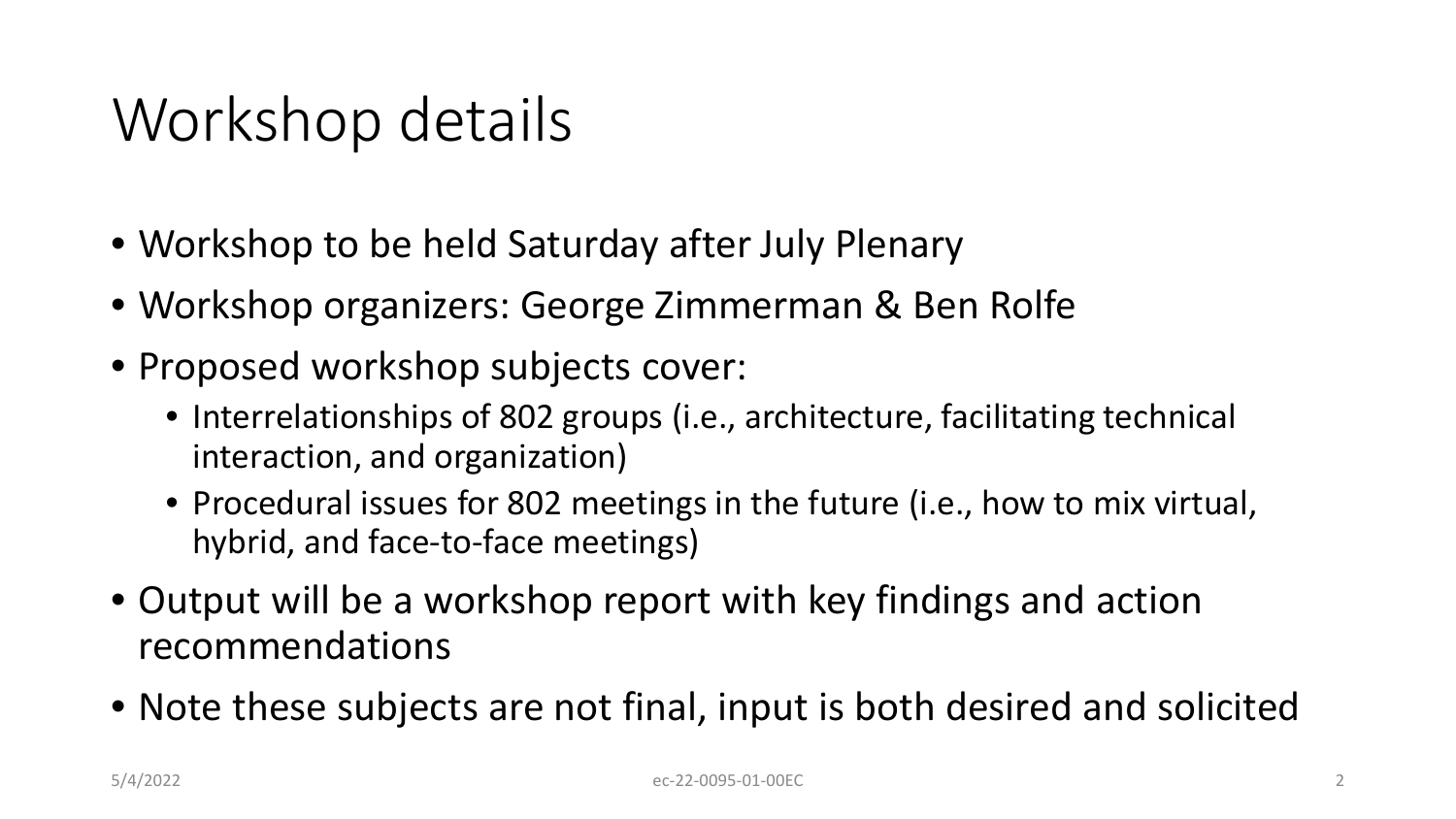## **Objectives**

- Improve 802 process
	- Maintain 802 quality
	- Maintain 802 relevance
	- Revision of CSD and process guidance refinement
- Anticipate future needs and inevitable changes
	- Organizational
	- Meeting format
	- Project management
- Attract new participants and new projects
- Identify problems to be worked
	- Known near term challenges
	- Role of virtual meetings
	- Frequency of in-person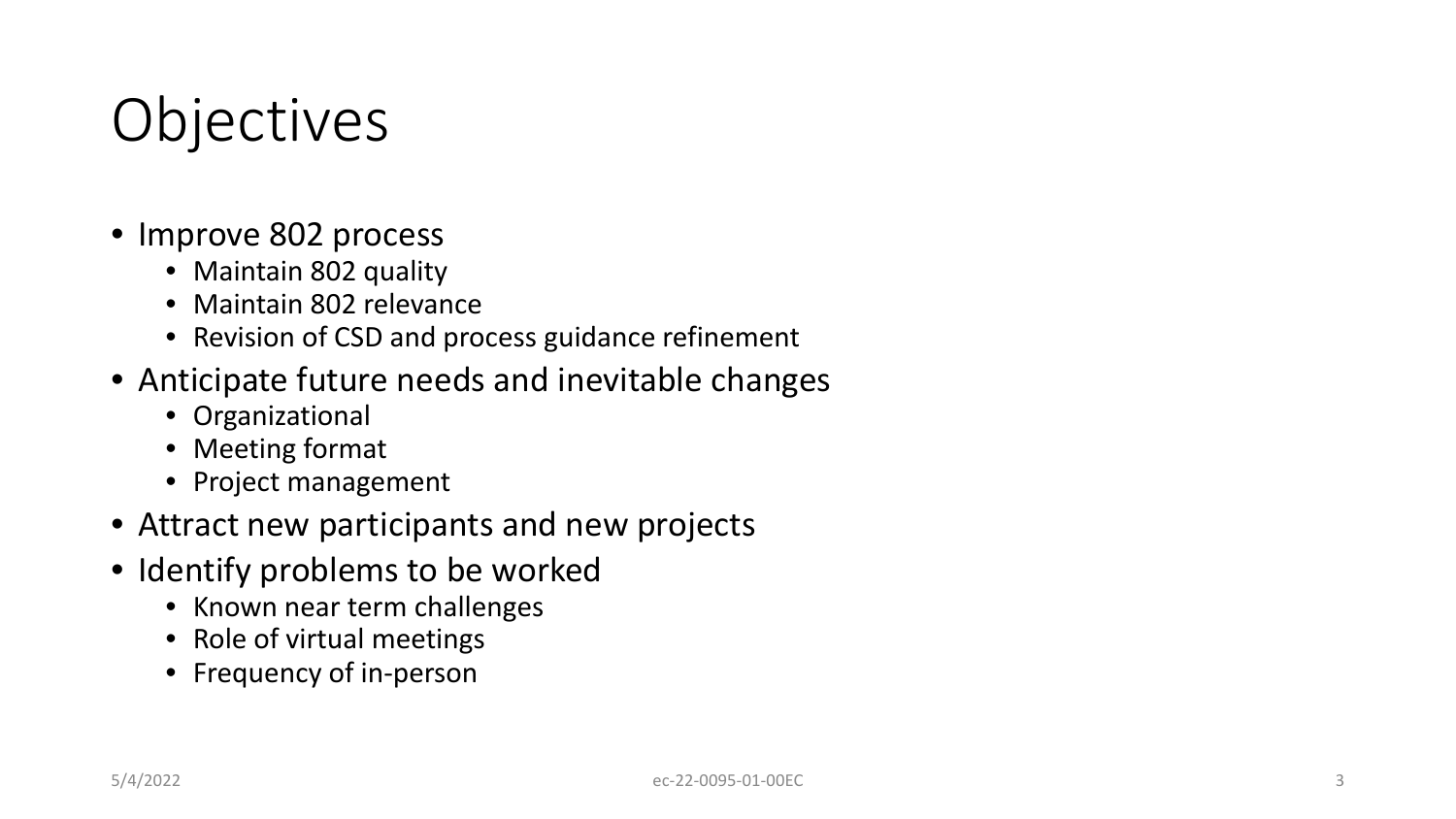### Morning topics: 802 as a whole

- 802 Architecture and Technical Coherence
	- A high-level look at the markets 802 serves and the big picture of how things fit together (wired, wireless, mobile, telecom, LAN, MAN, intrasystem …)
	- Issues and actions that have need to drive the relationship between working groups in the Standards Committee
- Future Organization of the 802 SC
	- Looking at how 802 working groups interact, how we can improve our processes, reduce overhead and what the costs and benefits are from being in one standards committee
- Improving technical exposure & collaboration
	- How to promote cross-working group thinking including impact of one standard on another, recognition of similar problems, collaborative projects, and informing each other of what we are doing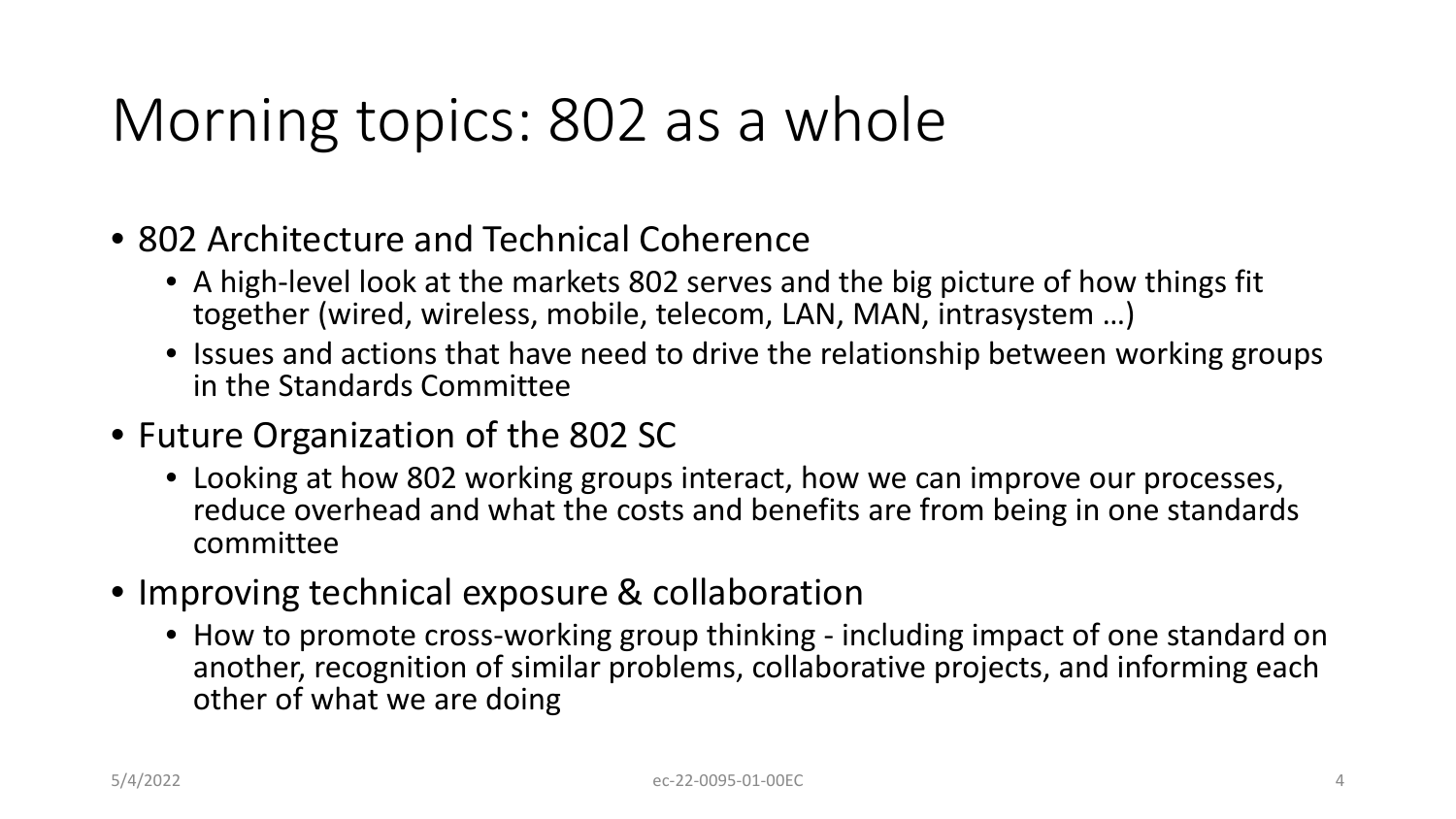### Mid-Day & Afternoon

- Mid-Day: Check-in and feedback
	- An opportunity for more free-form discussion of what went right, what notso-right, and top-of-mind realizations from our FIRST hybrid meeting week
- Afternoon:
	- Discussion of possible future meeting structures for 802 plenaries
	- Discussion of timeframe and steps to take (e.g., things to experiment with) to evolve our model
	- Wrap up recommendations including points of agreement , points that need more work, points of action, owners and next steps (follow-up plan)